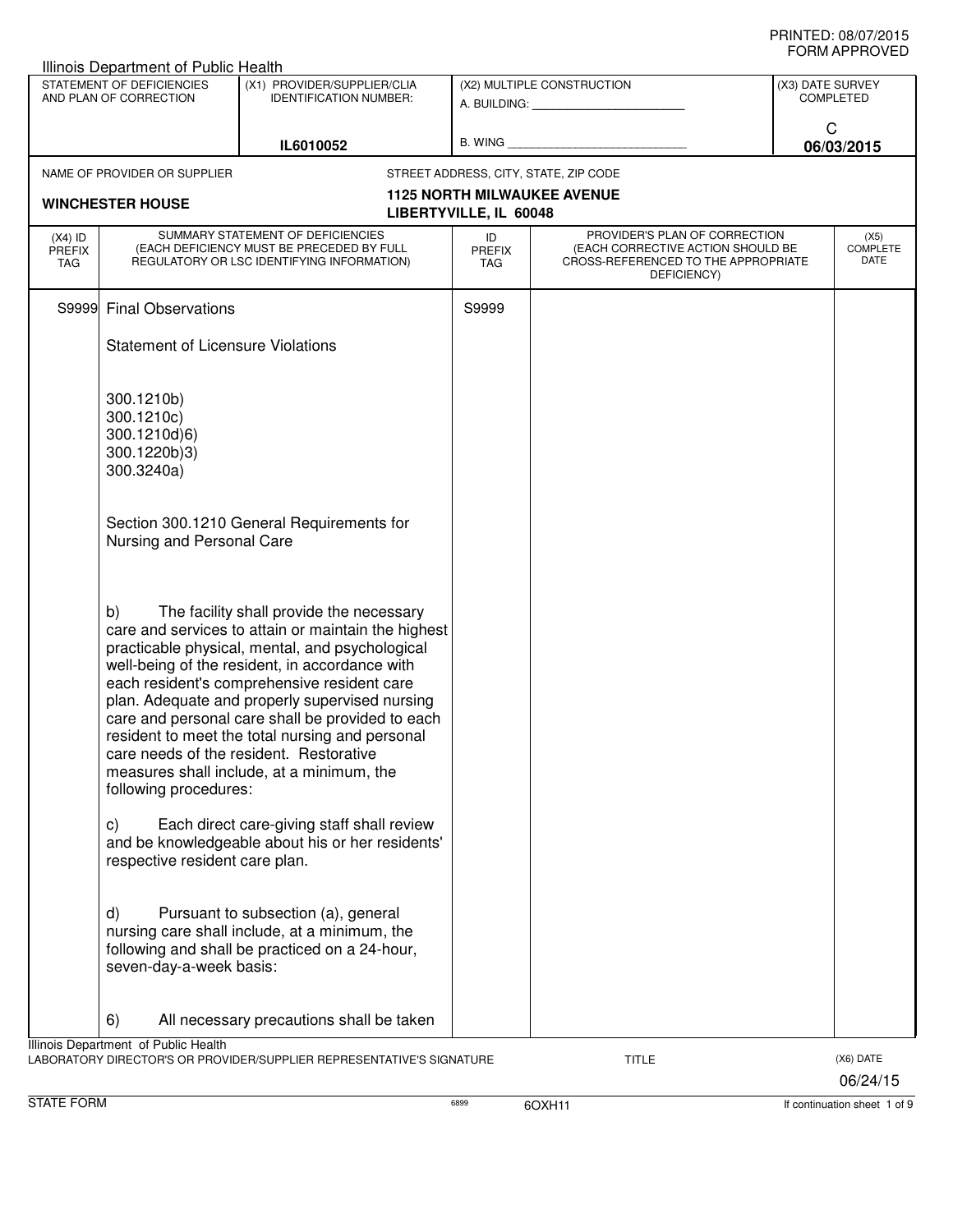|                                   | <b>Illinois Department of Public Health</b>                                                                                                                                                          |                                                                                                                                                                                                                                                                                                                                                                                                                                                                                                                                                                                                                                                                                                                                                                                                                                                                                                                                                                                                                                                                                    |                                   |                                                                                                                          |                  |                                 |
|-----------------------------------|------------------------------------------------------------------------------------------------------------------------------------------------------------------------------------------------------|------------------------------------------------------------------------------------------------------------------------------------------------------------------------------------------------------------------------------------------------------------------------------------------------------------------------------------------------------------------------------------------------------------------------------------------------------------------------------------------------------------------------------------------------------------------------------------------------------------------------------------------------------------------------------------------------------------------------------------------------------------------------------------------------------------------------------------------------------------------------------------------------------------------------------------------------------------------------------------------------------------------------------------------------------------------------------------|-----------------------------------|--------------------------------------------------------------------------------------------------------------------------|------------------|---------------------------------|
|                                   | STATEMENT OF DEFICIENCIES<br>AND PLAN OF CORRECTION                                                                                                                                                  | (X1) PROVIDER/SUPPLIER/CLIA<br><b>IDENTIFICATION NUMBER:</b>                                                                                                                                                                                                                                                                                                                                                                                                                                                                                                                                                                                                                                                                                                                                                                                                                                                                                                                                                                                                                       |                                   | (X2) MULTIPLE CONSTRUCTION<br>A. BUILDING: A. BUILDING:                                                                  | (X3) DATE SURVEY | <b>COMPLETED</b>                |
|                                   |                                                                                                                                                                                                      | IL6010052                                                                                                                                                                                                                                                                                                                                                                                                                                                                                                                                                                                                                                                                                                                                                                                                                                                                                                                                                                                                                                                                          | B. WING                           |                                                                                                                          | C                | 06/03/2015                      |
|                                   | NAME OF PROVIDER OR SUPPLIER                                                                                                                                                                         |                                                                                                                                                                                                                                                                                                                                                                                                                                                                                                                                                                                                                                                                                                                                                                                                                                                                                                                                                                                                                                                                                    |                                   | STREET ADDRESS, CITY, STATE, ZIP CODE                                                                                    |                  |                                 |
|                                   |                                                                                                                                                                                                      |                                                                                                                                                                                                                                                                                                                                                                                                                                                                                                                                                                                                                                                                                                                                                                                                                                                                                                                                                                                                                                                                                    |                                   | <b>1125 NORTH MILWAUKEE AVENUE</b>                                                                                       |                  |                                 |
|                                   | <b>WINCHESTER HOUSE</b>                                                                                                                                                                              |                                                                                                                                                                                                                                                                                                                                                                                                                                                                                                                                                                                                                                                                                                                                                                                                                                                                                                                                                                                                                                                                                    | LIBERTYVILLE, IL 60048            |                                                                                                                          |                  |                                 |
| $(X4)$ ID<br><b>PREFIX</b><br>TAG |                                                                                                                                                                                                      | SUMMARY STATEMENT OF DEFICIENCIES<br>(EACH DEFICIENCY MUST BE PRECEDED BY FULL<br>REGULATORY OR LSC IDENTIFYING INFORMATION)                                                                                                                                                                                                                                                                                                                                                                                                                                                                                                                                                                                                                                                                                                                                                                                                                                                                                                                                                       | ID<br><b>PREFIX</b><br><b>TAG</b> | PROVIDER'S PLAN OF CORRECTION<br>(EACH CORRECTIVE ACTION SHOULD BE<br>CROSS-REFERENCED TO THE APPROPRIATE<br>DEFICIENCY) |                  | (X5)<br><b>COMPLETE</b><br>DATE |
| S9999                             | Continued From page 1                                                                                                                                                                                |                                                                                                                                                                                                                                                                                                                                                                                                                                                                                                                                                                                                                                                                                                                                                                                                                                                                                                                                                                                                                                                                                    | S9999                             |                                                                                                                          |                  |                                 |
|                                   | and assistance to prevent accidents.<br><b>Services</b><br>b)<br>3)<br>and personal care and nursing needs.<br>months.<br>Section 300.3240 Abuse and Neglect<br>resident. (Section 2-107 of the Act) | to assure that the residents' environment remains<br>as free of accident hazards as possible. All<br>nursing personnel shall evaluate residents to see<br>that each resident receives adequate supervision<br>Section 300.1220 Supervision of Nursing<br>The DON shall supervise and oversee the<br>nursing services of the facility, including:<br>Developing an up-to-date resident care<br>plan for each resident based on the resident's<br>comprehensive assessment, individual needs<br>and goals to be accomplished, physician's orders,<br>Personnel, representing other services such as<br>nursing, activities, dietary, and such other<br>modalities as are ordered by the physician, shall<br>be involved in the preparation of the resident care<br>plan. The plan shall be in writing and shall be<br>reviewed and modified in keeping with the care<br>needed as indicated by the resident's condition.<br>The plan shall be reviewed at least every three<br>a) An owner, licensee, administrator, employee or<br>agent of a facility shall not abuse or neglect a |                                   |                                                                                                                          |                  |                                 |
|                                   | by:                                                                                                                                                                                                  | These Regulations were not met as evidenced                                                                                                                                                                                                                                                                                                                                                                                                                                                                                                                                                                                                                                                                                                                                                                                                                                                                                                                                                                                                                                        |                                   |                                                                                                                          |                  |                                 |
|                                   |                                                                                                                                                                                                      | Based on observation, interview and record                                                                                                                                                                                                                                                                                                                                                                                                                                                                                                                                                                                                                                                                                                                                                                                                                                                                                                                                                                                                                                         |                                   |                                                                                                                          |                  |                                 |
| <b>STATE FORM</b>                 | Illinois Department of Public Health                                                                                                                                                                 |                                                                                                                                                                                                                                                                                                                                                                                                                                                                                                                                                                                                                                                                                                                                                                                                                                                                                                                                                                                                                                                                                    | 6899                              | 6OXH11                                                                                                                   |                  | If continuation sheet 2 of 9    |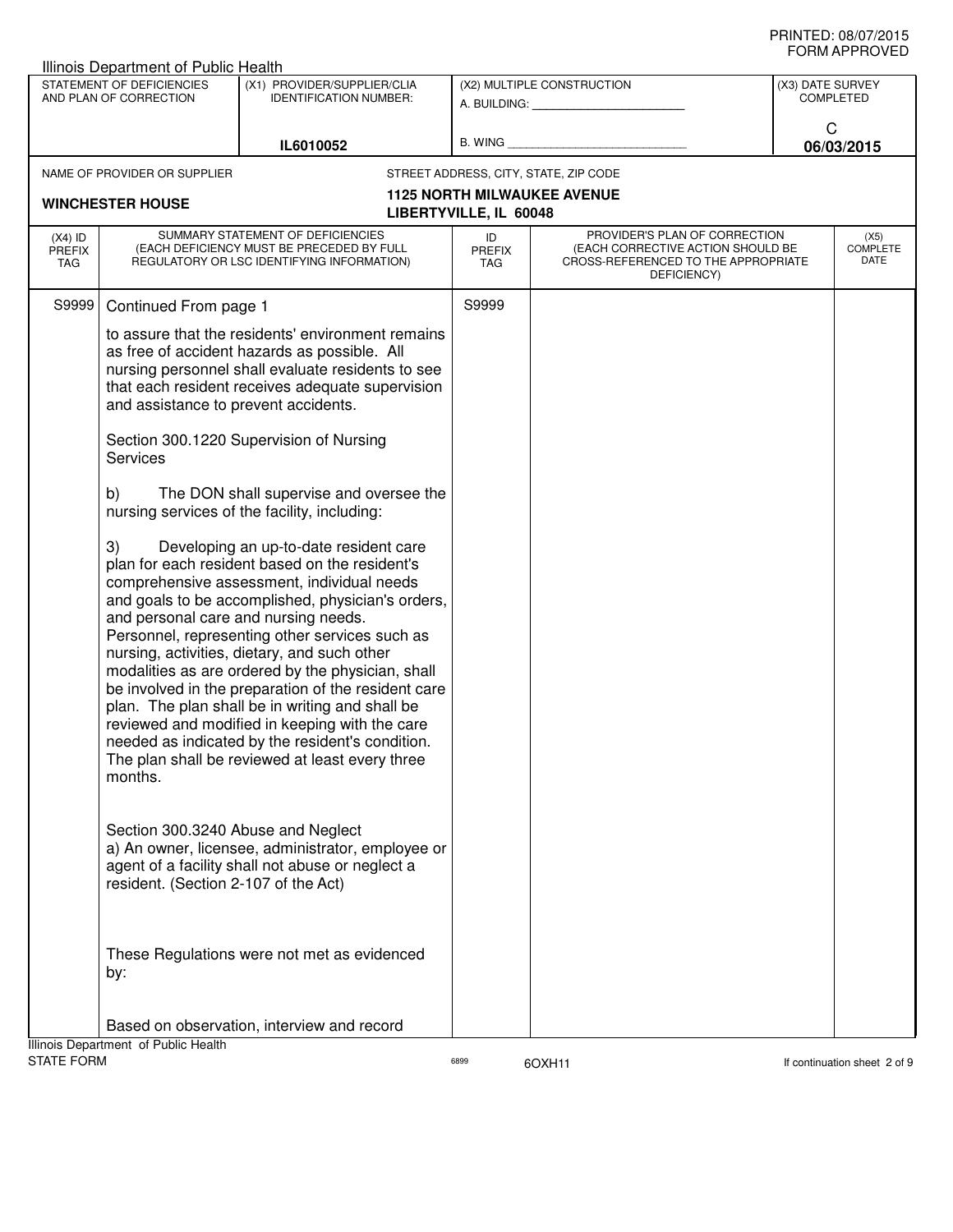| STATEMENT OF DEFICIENCIES<br>(X1) PROVIDER/SUPPLIER/CLIA<br>(X2) MULTIPLE CONSTRUCTION<br>(X3) DATE SURVEY<br>AND PLAN OF CORRECTION<br><b>IDENTIFICATION NUMBER:</b><br>COMPLETED<br>A. BUILDING: A. BUILDING:<br>C<br>B. WING <b>Example 2008</b><br>IL6010052<br>06/03/2015<br>STREET ADDRESS, CITY, STATE, ZIP CODE<br>NAME OF PROVIDER OR SUPPLIER<br><b>1125 NORTH MILWAUKEE AVENUE</b><br><b>WINCHESTER HOUSE</b><br>LIBERTYVILLE, IL 60048<br>SUMMARY STATEMENT OF DEFICIENCIES<br>PROVIDER'S PLAN OF CORRECTION<br>$(X4)$ ID<br>ID<br>(X5)<br>COMPLETE<br>(EACH DEFICIENCY MUST BE PRECEDED BY FULL<br>(EACH CORRECTIVE ACTION SHOULD BE<br><b>PREFIX</b><br><b>PREFIX</b><br>DATE<br>REGULATORY OR LSC IDENTIFYING INFORMATION)<br>CROSS-REFERENCED TO THE APPROPRIATE<br>TAG<br>TAG<br>DEFICIENCY)<br>S9999<br>Continued From page 2<br>S9999<br>review, the facility failed to 1) ensure a resident<br>identified with aggressive behavior and history of<br>hitting other residents and staff is supervised.<br>This failure resulted in R2 assaulting a resident<br>(R1) who sustained a black eye and bilateral<br>nasal bone fractures.<br>The facility also failed to 2) implement fall<br>interventions, revise specific interventions to<br>prevent further falls and failed to monitor and<br>supervise a resident. As a result of this failure, R4<br>sustained a small laceration on top of the head<br>from the fall on 2/14/2015 and re-fractured her<br>right shoulder, sustained facial/periorbital swelling<br>and right black eye after a fall on 2/28/15.<br>This applies to one of three residents (R4)<br>reviewed for falls and one of three residents (R2)<br>reviewed for incidents of aggressive behavior.<br>The findings include:<br>1. R2 was admitted to the facility on 02/19/15<br>with diagnoses including Huntington's Chorea,<br>Anxiety, Episode Mood Disorder and Depressive<br>Disorder.<br>R2's care plan initiated on 02/28/15 showed R2<br>was admitted from the hospital with diagnoses of<br>AMS (Altered Mental Status), Mood Disorder and<br>Anxiety. R2 was hospitalized for stabilization of<br>behavior for two months. Prior to hospitalization,<br>R2 lived in a Senior Living facility where he<br>attacked another resident after being agitated.<br>This care plan did not provide how the facility<br>would monitor behavior to prevent incidents with<br>other residents.<br>R2's care plan dated 02/26/15 stated "Resident"<br>non compliant at times, can become physically<br>aggressive with staff without warning. This care | Illinois Department of Public Health |  |  | ᅴᄖᄞᇊᆝᆝᇅ៴ᄂ |
|---------------------------------------------------------------------------------------------------------------------------------------------------------------------------------------------------------------------------------------------------------------------------------------------------------------------------------------------------------------------------------------------------------------------------------------------------------------------------------------------------------------------------------------------------------------------------------------------------------------------------------------------------------------------------------------------------------------------------------------------------------------------------------------------------------------------------------------------------------------------------------------------------------------------------------------------------------------------------------------------------------------------------------------------------------------------------------------------------------------------------------------------------------------------------------------------------------------------------------------------------------------------------------------------------------------------------------------------------------------------------------------------------------------------------------------------------------------------------------------------------------------------------------------------------------------------------------------------------------------------------------------------------------------------------------------------------------------------------------------------------------------------------------------------------------------------------------------------------------------------------------------------------------------------------------------------------------------------------------------------------------------------------------------------------------------------------------------------------------------------------------------------------------------------------------------------------------------------------------------------------------------------------------------------------------------------------------------------------------------------------------------------------------------------------------------------------------------------------------------------------------------------------------------------------------------------------------------------------|--------------------------------------|--|--|-----------|
|                                                                                                                                                                                                                                                                                                                                                                                                                                                                                                                                                                                                                                                                                                                                                                                                                                                                                                                                                                                                                                                                                                                                                                                                                                                                                                                                                                                                                                                                                                                                                                                                                                                                                                                                                                                                                                                                                                                                                                                                                                                                                                                                                                                                                                                                                                                                                                                                                                                                                                                                                                                                   |                                      |  |  |           |
|                                                                                                                                                                                                                                                                                                                                                                                                                                                                                                                                                                                                                                                                                                                                                                                                                                                                                                                                                                                                                                                                                                                                                                                                                                                                                                                                                                                                                                                                                                                                                                                                                                                                                                                                                                                                                                                                                                                                                                                                                                                                                                                                                                                                                                                                                                                                                                                                                                                                                                                                                                                                   |                                      |  |  |           |
|                                                                                                                                                                                                                                                                                                                                                                                                                                                                                                                                                                                                                                                                                                                                                                                                                                                                                                                                                                                                                                                                                                                                                                                                                                                                                                                                                                                                                                                                                                                                                                                                                                                                                                                                                                                                                                                                                                                                                                                                                                                                                                                                                                                                                                                                                                                                                                                                                                                                                                                                                                                                   |                                      |  |  |           |
|                                                                                                                                                                                                                                                                                                                                                                                                                                                                                                                                                                                                                                                                                                                                                                                                                                                                                                                                                                                                                                                                                                                                                                                                                                                                                                                                                                                                                                                                                                                                                                                                                                                                                                                                                                                                                                                                                                                                                                                                                                                                                                                                                                                                                                                                                                                                                                                                                                                                                                                                                                                                   |                                      |  |  |           |
|                                                                                                                                                                                                                                                                                                                                                                                                                                                                                                                                                                                                                                                                                                                                                                                                                                                                                                                                                                                                                                                                                                                                                                                                                                                                                                                                                                                                                                                                                                                                                                                                                                                                                                                                                                                                                                                                                                                                                                                                                                                                                                                                                                                                                                                                                                                                                                                                                                                                                                                                                                                                   |                                      |  |  |           |
|                                                                                                                                                                                                                                                                                                                                                                                                                                                                                                                                                                                                                                                                                                                                                                                                                                                                                                                                                                                                                                                                                                                                                                                                                                                                                                                                                                                                                                                                                                                                                                                                                                                                                                                                                                                                                                                                                                                                                                                                                                                                                                                                                                                                                                                                                                                                                                                                                                                                                                                                                                                                   |                                      |  |  |           |
| Illinois Department of Public Health                                                                                                                                                                                                                                                                                                                                                                                                                                                                                                                                                                                                                                                                                                                                                                                                                                                                                                                                                                                                                                                                                                                                                                                                                                                                                                                                                                                                                                                                                                                                                                                                                                                                                                                                                                                                                                                                                                                                                                                                                                                                                                                                                                                                                                                                                                                                                                                                                                                                                                                                                              |                                      |  |  |           |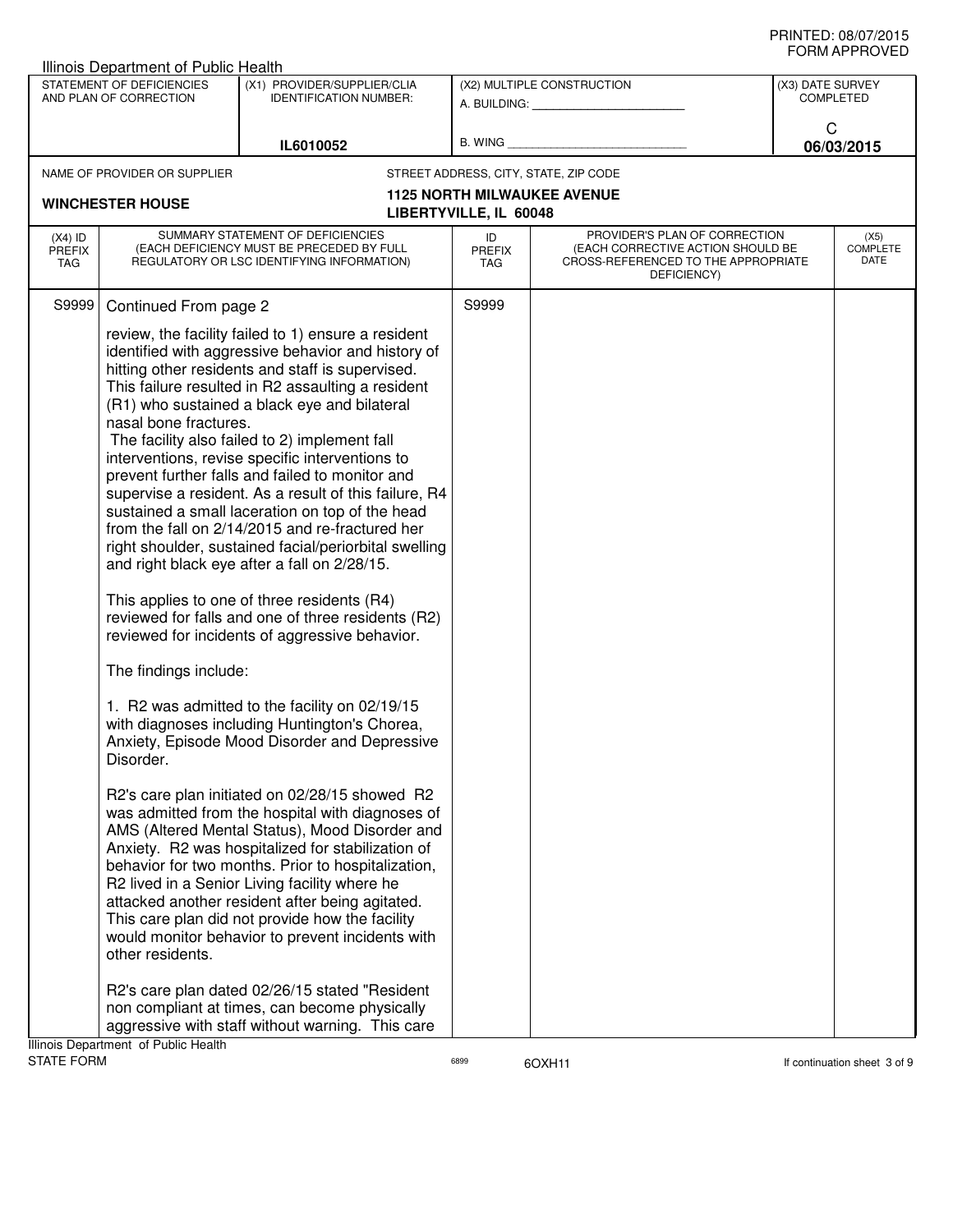|                                                     | Illinois Department of Public Health  |                                                                                                                                                                                                                                                                                                                                                                                                             |                            |                                                                                                                                                                                                                                                             |                                      |                          |
|-----------------------------------------------------|---------------------------------------|-------------------------------------------------------------------------------------------------------------------------------------------------------------------------------------------------------------------------------------------------------------------------------------------------------------------------------------------------------------------------------------------------------------|----------------------------|-------------------------------------------------------------------------------------------------------------------------------------------------------------------------------------------------------------------------------------------------------------|--------------------------------------|--------------------------|
| STATEMENT OF DEFICIENCIES<br>AND PLAN OF CORRECTION |                                       | (X1) PROVIDER/SUPPLIER/CLIA<br><b>IDENTIFICATION NUMBER:</b>                                                                                                                                                                                                                                                                                                                                                |                            | (X2) MULTIPLE CONSTRUCTION<br>A. BUILDING: A AND A STATE OF THE STATE OF THE STATE OF THE STATE OF THE STATE OF THE STATE OF THE STATE OF THE STATE OF THE STATE OF THE STATE OF THE STATE OF THE STATE OF THE STATE OF THE STATE OF THE STATE OF THE STATE | (X3) DATE SURVEY<br><b>COMPLETED</b> |                          |
|                                                     |                                       | IL6010052                                                                                                                                                                                                                                                                                                                                                                                                   |                            | B. WING <b>Example 2008</b>                                                                                                                                                                                                                                 | C                                    | 06/03/2015               |
|                                                     | NAME OF PROVIDER OR SUPPLIER          |                                                                                                                                                                                                                                                                                                                                                                                                             |                            | STREET ADDRESS, CITY, STATE, ZIP CODE                                                                                                                                                                                                                       |                                      |                          |
|                                                     | <b>WINCHESTER HOUSE</b>               |                                                                                                                                                                                                                                                                                                                                                                                                             | LIBERTYVILLE, IL 60048     | <b>1125 NORTH MILWAUKEE AVENUE</b>                                                                                                                                                                                                                          |                                      |                          |
| $(X4)$ ID<br><b>PREFIX</b><br>TAG                   |                                       | SUMMARY STATEMENT OF DEFICIENCIES<br>(EACH DEFICIENCY MUST BE PRECEDED BY FULL<br>REGULATORY OR LSC IDENTIFYING INFORMATION)                                                                                                                                                                                                                                                                                | ID<br><b>PREFIX</b><br>TAG | PROVIDER'S PLAN OF CORRECTION<br>(EACH CORRECTIVE ACTION SHOULD BE<br>CROSS-REFERENCED TO THE APPROPRIATE<br>DEFICIENCY)                                                                                                                                    |                                      | (X5)<br>COMPLETE<br>DATE |
| S9999                                               | Continued From page 3                 |                                                                                                                                                                                                                                                                                                                                                                                                             | S9999                      |                                                                                                                                                                                                                                                             |                                      |                          |
|                                                     | aggressive behavior.                  | plan did not have a measurable goal and the<br>facility did not provide interventions as to how<br>they would monitor R2's behavior to prevent                                                                                                                                                                                                                                                              |                            |                                                                                                                                                                                                                                                             |                                      |                          |
|                                                     |                                       | R2's care plan initiated 03/12/15 identified<br>"Problematic manner in which R2 acts by<br>ineffective coping; verbal/physical aggression,<br>striking out others, kicking and hitting related to:<br>Cognitive impairments/physical changes in brain<br>due to Huntington Disease. This care plan did<br>not have any intervention to indicate how the<br>facility would monitor R2's aggressive behavior. |                            |                                                                                                                                                                                                                                                             |                                      |                          |
|                                                     |                                       | R2's nurse's note dated 02/26/15 showed "While"<br>doing last rounds on resident, resident kicked<br>CNA (Certified Nursing Assistant) on the chin.<br>Supervisor made aware and talked to resident."                                                                                                                                                                                                       |                            |                                                                                                                                                                                                                                                             |                                      |                          |
|                                                     | hit CNA while clothing changed."      | A nurse's notes dated 02/27/15, " combative and                                                                                                                                                                                                                                                                                                                                                             |                            |                                                                                                                                                                                                                                                             |                                      |                          |
|                                                     | care.                                 | On 3/1/15 at 06:30 nurse's notes showed R2<br>continued to become physical with staff during                                                                                                                                                                                                                                                                                                                |                            |                                                                                                                                                                                                                                                             |                                      |                          |
|                                                     |                                       | Nurse's notes dated 03/7/15 (5 PM) showed<br>documentation R2 was swinging/hitting staff.                                                                                                                                                                                                                                                                                                                   |                            |                                                                                                                                                                                                                                                             |                                      |                          |
|                                                     | cannot provide any evidence including | R2's incident report dated 5/11/15 showed R2<br>went inside R1's room and hit R1 on the face and<br>head. R2 was sent out to the hospital for<br>behavior evaluation and treatment. The facility<br>documentation this incident was investigated.                                                                                                                                                           |                            |                                                                                                                                                                                                                                                             |                                      |                          |
|                                                     | Illinois Department of Public Health  | R1's nurse's note dated 05/11/15 showed R2<br>went into R1's room and when R1 asked R2 to<br>leave, R2 started pounding on her (R1). R1 was<br>assessed with bruises to the bridge of the nose                                                                                                                                                                                                              |                            |                                                                                                                                                                                                                                                             |                                      |                          |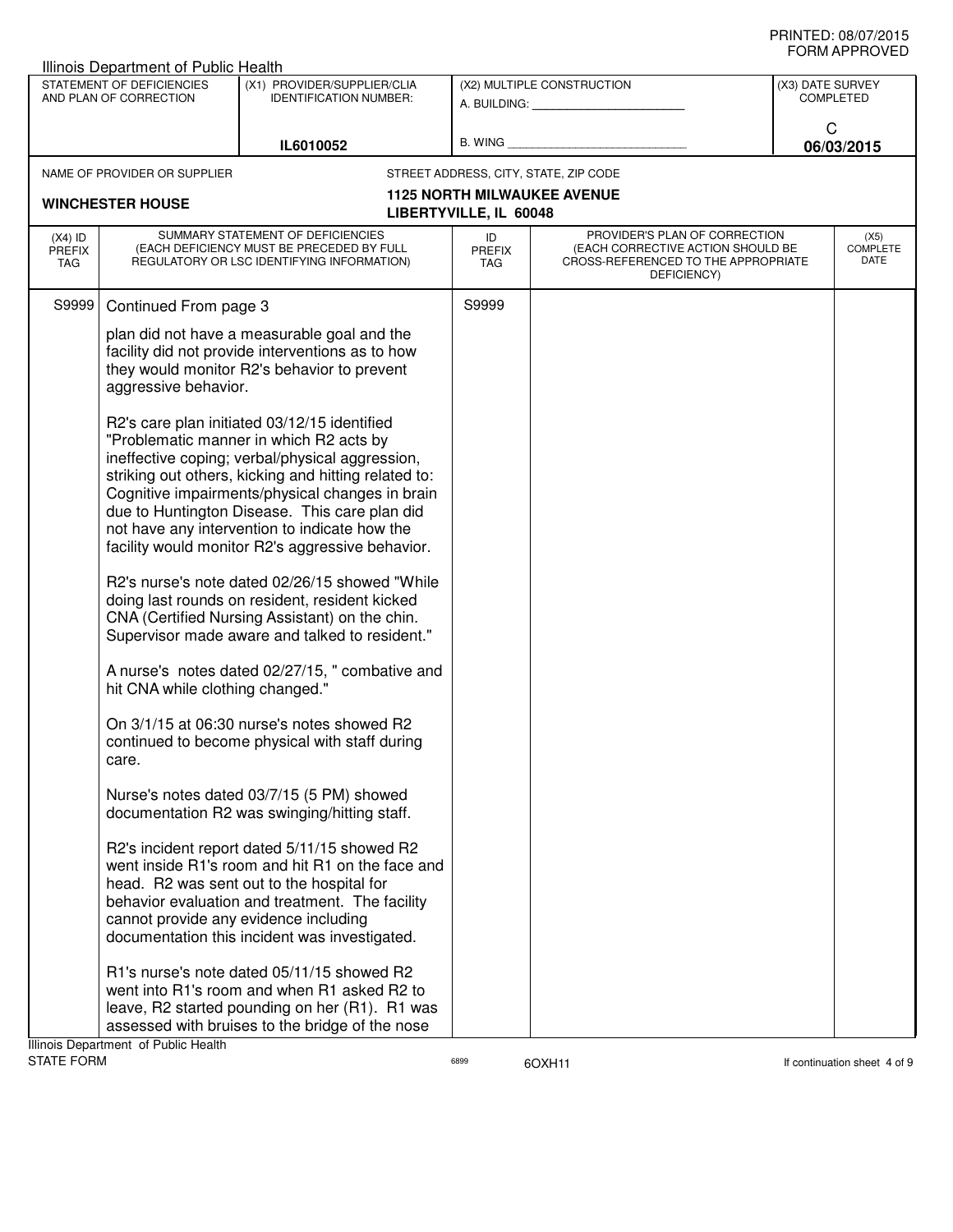| Illinois Department of Public Health |                                                                                                                     |                                                                                                                                                                                                                                                                                                                                                                                                                                                                               |                                   |                                                                                                                          |                                      | ◡੶┉灬┌┅ ・・・∪ ▼ 느◡         |
|--------------------------------------|---------------------------------------------------------------------------------------------------------------------|-------------------------------------------------------------------------------------------------------------------------------------------------------------------------------------------------------------------------------------------------------------------------------------------------------------------------------------------------------------------------------------------------------------------------------------------------------------------------------|-----------------------------------|--------------------------------------------------------------------------------------------------------------------------|--------------------------------------|--------------------------|
|                                      | STATEMENT OF DEFICIENCIES<br>(X1) PROVIDER/SUPPLIER/CLIA<br>AND PLAN OF CORRECTION<br><b>IDENTIFICATION NUMBER:</b> |                                                                                                                                                                                                                                                                                                                                                                                                                                                                               |                                   | (X2) MULTIPLE CONSTRUCTION                                                                                               | (X3) DATE SURVEY<br><b>COMPLETED</b> |                          |
|                                      |                                                                                                                     | IL6010052                                                                                                                                                                                                                                                                                                                                                                                                                                                                     |                                   |                                                                                                                          | C                                    | 06/03/2015               |
|                                      | NAME OF PROVIDER OR SUPPLIER                                                                                        |                                                                                                                                                                                                                                                                                                                                                                                                                                                                               |                                   | STREET ADDRESS, CITY, STATE, ZIP CODE                                                                                    |                                      |                          |
|                                      | <b>WINCHESTER HOUSE</b>                                                                                             |                                                                                                                                                                                                                                                                                                                                                                                                                                                                               | LIBERTYVILLE, IL 60048            | <b>1125 NORTH MILWAUKEE AVENUE</b>                                                                                       |                                      |                          |
| $(X4)$ ID<br><b>PREFIX</b><br>TAG    |                                                                                                                     | SUMMARY STATEMENT OF DEFICIENCIES<br>(EACH DEFICIENCY MUST BE PRECEDED BY FULL<br>REGULATORY OR LSC IDENTIFYING INFORMATION)                                                                                                                                                                                                                                                                                                                                                  | ID<br><b>PREFIX</b><br><b>TAG</b> | PROVIDER'S PLAN OF CORRECTION<br>(EACH CORRECTIVE ACTION SHOULD BE<br>CROSS-REFERENCED TO THE APPROPRIATE<br>DEFICIENCY) |                                      | (X5)<br>COMPLETE<br>DATE |
| S9999                                | Continued From page 4                                                                                               |                                                                                                                                                                                                                                                                                                                                                                                                                                                                               | S9999                             |                                                                                                                          |                                      |                          |
|                                      | bone fractures.                                                                                                     | and scratches on right shoulder. R1 was sent to<br>the hospital where she was diagnosed with black<br>eye (hematoma around eyes) and bilateral nasal                                                                                                                                                                                                                                                                                                                          |                                   |                                                                                                                          |                                      |                          |
|                                      | of the resident leading to the incident.                                                                            | Further review of R2's nurses' notes and care<br>plan did not show any monitoring or supervision                                                                                                                                                                                                                                                                                                                                                                              |                                   |                                                                                                                          |                                      |                          |
|                                      | neck snapped back while giving care.                                                                                | Incident report dated 3/13/15 at 10:15 AM,<br>showed R2 struck E18 in the forehead and E18's                                                                                                                                                                                                                                                                                                                                                                                  |                                   |                                                                                                                          |                                      |                          |
|                                      |                                                                                                                     | On 5/20/15 at 12:50 PM, R1 was observed sitting<br>in the bed. R1 had bruises on the face, nose and<br>scratches on the left side of her neck. R1 stated<br>in the morning of 5/11/15 while she was standing<br>near the sink inside her room, a resident came<br>running inside her room from the hallway, yelling,<br>" This is my room," and started beating her on<br>the face and head. Per R1 she started yelling for<br>help, staff came to her room and took R2 away. |                                   |                                                                                                                          |                                      |                          |
|                                      |                                                                                                                     | On 06/02/15 at 1:25 PM, E8 (Nurse) stated she<br>did not see the incident happen, but E9<br>(Housekeeper who no longer works in the facility)<br>told her (E8) R1 and R2 were fighting. E8 said<br>when she got to R1's room, R2 was leaving the<br>room so she attended to R1 who was bruised.                                                                                                                                                                               |                                   |                                                                                                                          |                                      |                          |
|                                      | hitting facility staff members.                                                                                     | R2's Physician Progress Notes document R2 has<br>aggressive behaviors and has had episodes of                                                                                                                                                                                                                                                                                                                                                                                 |                                   |                                                                                                                          |                                      |                          |
|                                      | diagnoses including Cerebral Palsy,<br>Blind and Mental Retardation.                                                | 2. R4 was admitted to the facility on 11/07/14 with<br>Hypothyroidism, Anxiety State, Cataract, Legally                                                                                                                                                                                                                                                                                                                                                                       |                                   |                                                                                                                          |                                      |                          |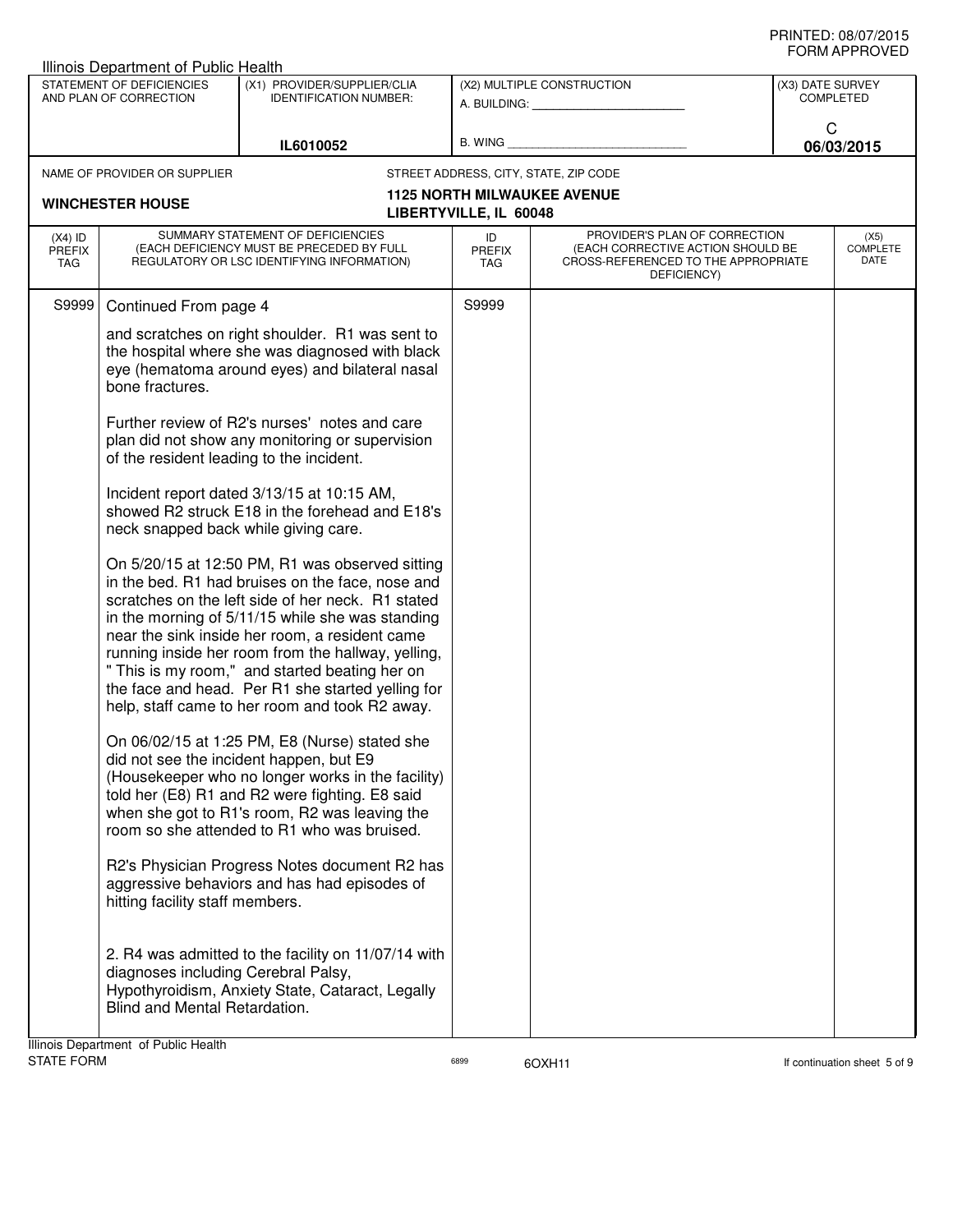| STATEMENT OF DEFICIENCIES<br>AND PLAN OF CORRECTION |                                                                           | Illinois Department of Public Health<br>(X1) PROVIDER/SUPPLIER/CLIA<br><b>IDENTIFICATION NUMBER:</b>                                                                                                                                                                                                              |                        | (X2) MULTIPLE CONSTRUCTION<br>A. BUILDING: A. BUILDING:                                                                  | (X3) DATE SURVEY<br><b>COMPLETED</b>   |
|-----------------------------------------------------|---------------------------------------------------------------------------|-------------------------------------------------------------------------------------------------------------------------------------------------------------------------------------------------------------------------------------------------------------------------------------------------------------------|------------------------|--------------------------------------------------------------------------------------------------------------------------|----------------------------------------|
|                                                     |                                                                           |                                                                                                                                                                                                                                                                                                                   |                        | B. WING <b>Example 2008</b>                                                                                              | C                                      |
|                                                     | IL6010052<br>NAME OF PROVIDER OR SUPPLIER                                 |                                                                                                                                                                                                                                                                                                                   |                        | STREET ADDRESS, CITY, STATE, ZIP CODE                                                                                    | 06/03/2015                             |
|                                                     |                                                                           |                                                                                                                                                                                                                                                                                                                   |                        | <b>1125 NORTH MILWAUKEE AVENUE</b>                                                                                       |                                        |
|                                                     | <b>WINCHESTER HOUSE</b>                                                   |                                                                                                                                                                                                                                                                                                                   | LIBERTYVILLE, IL 60048 |                                                                                                                          |                                        |
| $(X4)$ ID<br><b>PREFIX</b><br><b>TAG</b>            |                                                                           | SUMMARY STATEMENT OF DEFICIENCIES<br>(EACH DEFICIENCY MUST BE PRECEDED BY FULL<br>REGULATORY OR LSC IDENTIFYING INFORMATION)                                                                                                                                                                                      | ID<br>PREFIX<br>TAG    | PROVIDER'S PLAN OF CORRECTION<br>(EACH CORRECTIVE ACTION SHOULD BE<br>CROSS-REFERENCED TO THE APPROPRIATE<br>DEFICIENCY) | (X5)<br><b>COMPLETE</b><br><b>DATE</b> |
| S9999                                               | Continued From page 5                                                     |                                                                                                                                                                                                                                                                                                                   | S9999                  |                                                                                                                          |                                        |
|                                                     |                                                                           | Review of the facility incident reports indicate that<br>R4 had fallen 10 times for the period of 4 months<br>from 01/10/15 to 05/09/15 as follows:                                                                                                                                                               |                        |                                                                                                                          |                                        |
|                                                     | awareness                                                                 | - On $1/10/15$ (2:18 PM), R4 was observed on the<br>floor next to toilet in the hall bathroom. New<br>intervention was to offer toileting upon rising,<br>before meals/after meals, bedtime, PRN (as<br>needed), keep in common areas. Corrective<br>action taken immediately: Reinforced safety                  |                        |                                                                                                                          |                                        |
|                                                     | staff assistance.                                                         | - On $1/20/15$ (1:30 PM), R4 was observed on the<br>floor next to toilet. New Intervention was to try<br>and keep in common areas and 3 day bowel and<br>bladder, always incontinent of Bowel and Bladder.<br>Corrective action taken immediately: Resident<br>was told to always use the call light and call for |                        |                                                                                                                          |                                        |
|                                                     | protocol.                                                                 | - On $2/13/15$ (9:00 PM), R4 was observed on the<br>bathroom floor. New intervention was to follow fall                                                                                                                                                                                                           |                        |                                                                                                                          |                                        |
|                                                     | locked and put at table.                                                  | - On $2/14/15$ (5:45 PM), R4 was observed sitting<br>on the floor next to his wheel chair in his room.<br>R4 had a small skin tear on right elbow and<br>superficial laceration on top of R4's head. New<br>intervention: Place belongings within reach.<br>Corrective action taken immediately: Seat belt        |                        |                                                                                                                          |                                        |
|                                                     |                                                                           | - On $2/10/15$ (9:00 PM), R4 was observed slipped<br>from wheel chair to pick up something off the<br>floor. New intervention: Non skid material in<br>wheel chair and "keep environment picked up."                                                                                                              |                        |                                                                                                                          |                                        |
|                                                     | Non skid material in wheel chair.<br>Illinois Department of Public Health | - On 2/25/15 (8:30 PM), R4 slid on the floor in his<br>room. New intervention: Keep in common areas,                                                                                                                                                                                                              |                        |                                                                                                                          |                                        |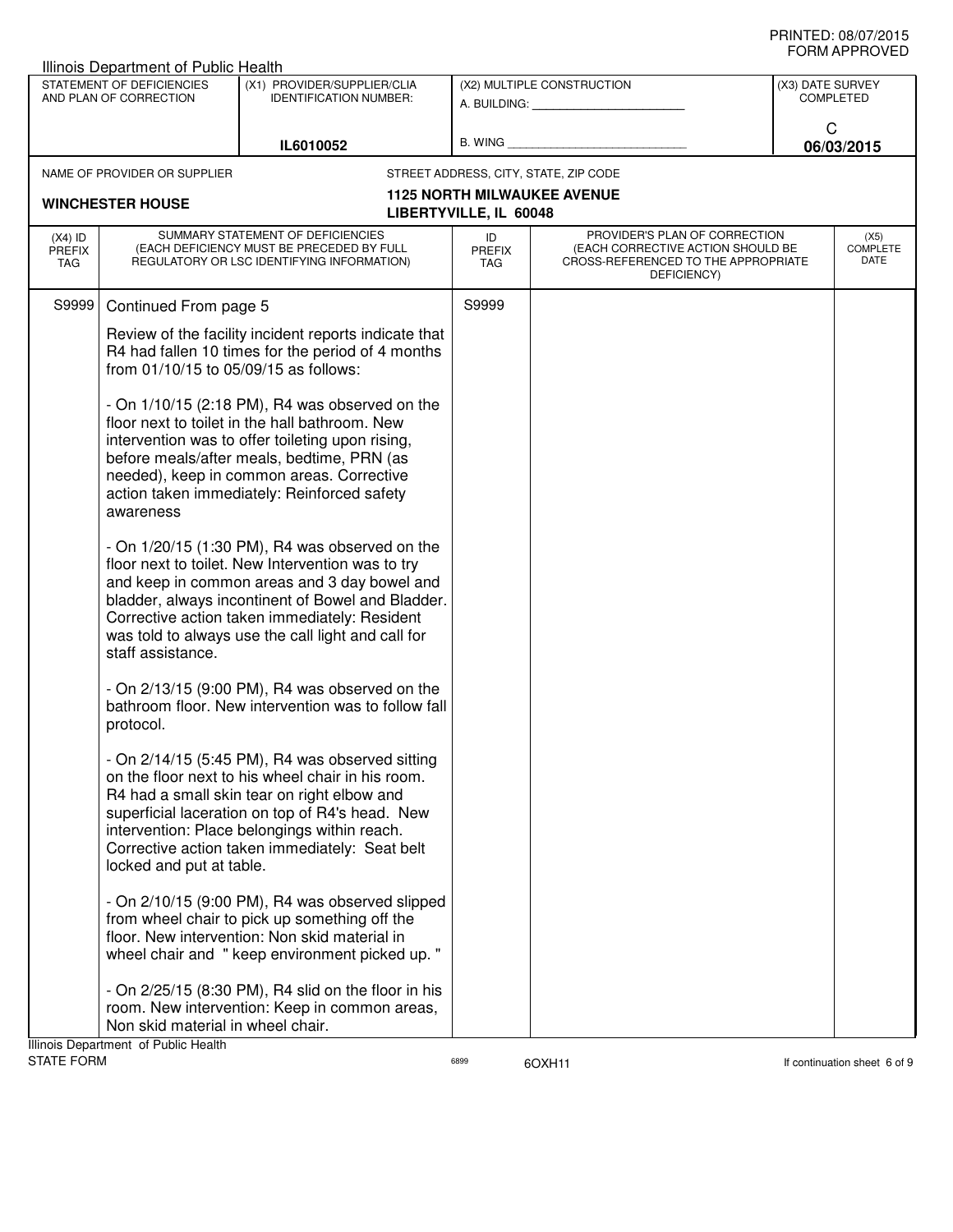| Illinois Department of Public Health |                                                                                |                                                                                                                                                                                                                                                                                                                                                                                                                                                                                                                                                                                                                                                                                                                                                                                                                                                                                                                                                                                                                                                                                                                                                                                                                                                                                                                                                                                                                                                                                                                                                                                                                                                                                                                                                                    |    |                                                                                                                                                                    |                                                                                                                                              |
|--------------------------------------|--------------------------------------------------------------------------------|--------------------------------------------------------------------------------------------------------------------------------------------------------------------------------------------------------------------------------------------------------------------------------------------------------------------------------------------------------------------------------------------------------------------------------------------------------------------------------------------------------------------------------------------------------------------------------------------------------------------------------------------------------------------------------------------------------------------------------------------------------------------------------------------------------------------------------------------------------------------------------------------------------------------------------------------------------------------------------------------------------------------------------------------------------------------------------------------------------------------------------------------------------------------------------------------------------------------------------------------------------------------------------------------------------------------------------------------------------------------------------------------------------------------------------------------------------------------------------------------------------------------------------------------------------------------------------------------------------------------------------------------------------------------------------------------------------------------------------------------------------------------|----|--------------------------------------------------------------------------------------------------------------------------------------------------------------------|----------------------------------------------------------------------------------------------------------------------------------------------|
|                                      | <b>IDENTIFICATION NUMBER:</b>                                                  |                                                                                                                                                                                                                                                                                                                                                                                                                                                                                                                                                                                                                                                                                                                                                                                                                                                                                                                                                                                                                                                                                                                                                                                                                                                                                                                                                                                                                                                                                                                                                                                                                                                                                                                                                                    |    |                                                                                                                                                                    | <b>COMPLETED</b>                                                                                                                             |
|                                      | IL6010052                                                                      |                                                                                                                                                                                                                                                                                                                                                                                                                                                                                                                                                                                                                                                                                                                                                                                                                                                                                                                                                                                                                                                                                                                                                                                                                                                                                                                                                                                                                                                                                                                                                                                                                                                                                                                                                                    |    |                                                                                                                                                                    | C<br>06/03/2015                                                                                                                              |
|                                      |                                                                                |                                                                                                                                                                                                                                                                                                                                                                                                                                                                                                                                                                                                                                                                                                                                                                                                                                                                                                                                                                                                                                                                                                                                                                                                                                                                                                                                                                                                                                                                                                                                                                                                                                                                                                                                                                    |    |                                                                                                                                                                    |                                                                                                                                              |
|                                      |                                                                                |                                                                                                                                                                                                                                                                                                                                                                                                                                                                                                                                                                                                                                                                                                                                                                                                                                                                                                                                                                                                                                                                                                                                                                                                                                                                                                                                                                                                                                                                                                                                                                                                                                                                                                                                                                    |    |                                                                                                                                                                    |                                                                                                                                              |
|                                      |                                                                                |                                                                                                                                                                                                                                                                                                                                                                                                                                                                                                                                                                                                                                                                                                                                                                                                                                                                                                                                                                                                                                                                                                                                                                                                                                                                                                                                                                                                                                                                                                                                                                                                                                                                                                                                                                    |    |                                                                                                                                                                    |                                                                                                                                              |
|                                      |                                                                                | <b>PREFIX</b><br>TAG                                                                                                                                                                                                                                                                                                                                                                                                                                                                                                                                                                                                                                                                                                                                                                                                                                                                                                                                                                                                                                                                                                                                                                                                                                                                                                                                                                                                                                                                                                                                                                                                                                                                                                                                               |    |                                                                                                                                                                    | (X5)<br><b>COMPLETE</b><br>DATE                                                                                                              |
|                                      |                                                                                | S9999                                                                                                                                                                                                                                                                                                                                                                                                                                                                                                                                                                                                                                                                                                                                                                                                                                                                                                                                                                                                                                                                                                                                                                                                                                                                                                                                                                                                                                                                                                                                                                                                                                                                                                                                                              |    |                                                                                                                                                                    |                                                                                                                                              |
|                                      |                                                                                |                                                                                                                                                                                                                                                                                                                                                                                                                                                                                                                                                                                                                                                                                                                                                                                                                                                                                                                                                                                                                                                                                                                                                                                                                                                                                                                                                                                                                                                                                                                                                                                                                                                                                                                                                                    |    |                                                                                                                                                                    |                                                                                                                                              |
|                                      | STATEMENT OF DEFICIENCIES<br>AND PLAN OF CORRECTION<br><b>WINCHESTER HOUSE</b> | (X1) PROVIDER/SUPPLIER/CLIA<br>NAME OF PROVIDER OR SUPPLIER<br>SUMMARY STATEMENT OF DEFICIENCIES<br>(EACH DEFICIENCY MUST BE PRECEDED BY FULL<br>REGULATORY OR LSC IDENTIFYING INFORMATION)<br>Continued From page 6<br>- On $2/28/15$ (9:55 PM), R4 was observed on the<br>bathroom floor wedged between toilet and wall<br>laying on right side. R4 had small abrasion on<br>right elbow and complained of pain on right<br>shoulder. R4 was sent to the hospital emergency<br>room for evaluation. R4 came back to facility with<br>a right arm sling and was diagnosed with an old<br>re-fractured right shoulder with soft tissue<br>swelling. R4 also had facial/periorbital swelling<br>and right black eye.<br>- On $4/05/15$ (3:05 PM), R4 was found on the<br>floor next to low bed on floor mat. New<br>intervention: Continue current intervention.<br>- On 4/20/15 (12:35 PM), R4 was found on the<br>floor next to low bed. New intervention: continue<br>current intervention. Cause/probable cause:<br>Resident did not call for staff assistance or use<br>the call light. Intervention to be implemented:<br>Resident advised to always use the call light and<br>to call for staff assistance.<br>- On 05/08/15 (10:55 AM), R4 was found in the<br>bathroom floor in shower room. Per R4, he was<br>trying to toilet himself. New intervention: continue<br>current intervention.<br>MDS (Minimum Data Set) dated 2/15/15 showed<br>R4 had a BIMS ( Brief Interview for Mental<br>Status ) score of 2, indicating that R4 had severe<br>cognitive impairment. The same MDS showed<br>R4 required extensive assistance with one person<br>physical assist for toilet use and transfer. R4 was<br>also coded as always incontinent with bowel and | ID | (X2) MULTIPLE CONSTRUCTION<br>B. WING <b>Example 2008</b><br>STREET ADDRESS, CITY, STATE, ZIP CODE<br><b>1125 NORTH MILWAUKEE AVENUE</b><br>LIBERTYVILLE, IL 60048 | (X3) DATE SURVEY<br>PROVIDER'S PLAN OF CORRECTION<br>(EACH CORRECTIVE ACTION SHOULD BE<br>CROSS-REFERENCED TO THE APPROPRIATE<br>DEFICIENCY) |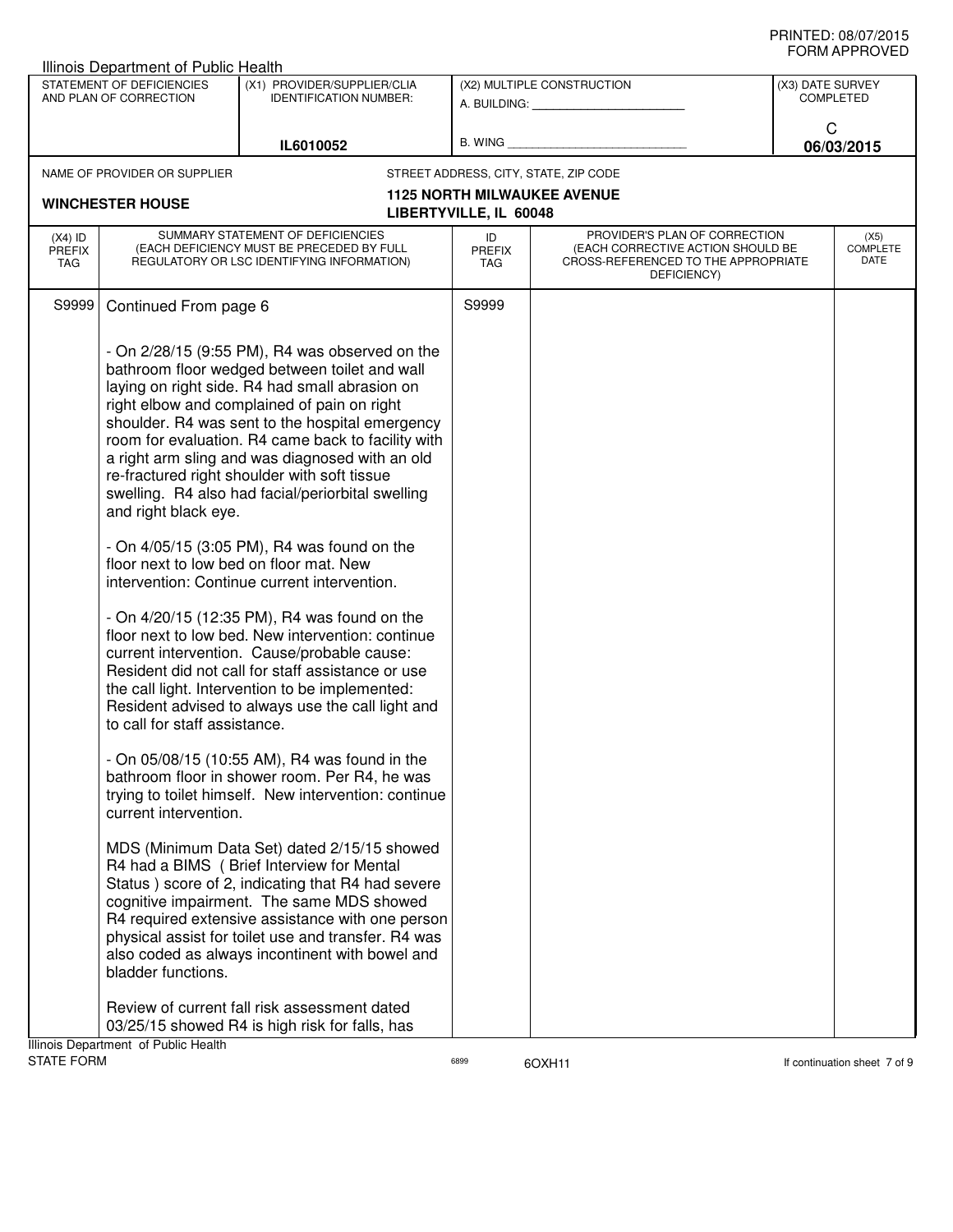|                                   | Illinois Department of Public Health                                                                                |                                                                                                                                                                                                                                                                                                                                                                                                                                                                                                                                                           |                                   |                                                                                                                          |                                      |                                 |  |
|-----------------------------------|---------------------------------------------------------------------------------------------------------------------|-----------------------------------------------------------------------------------------------------------------------------------------------------------------------------------------------------------------------------------------------------------------------------------------------------------------------------------------------------------------------------------------------------------------------------------------------------------------------------------------------------------------------------------------------------------|-----------------------------------|--------------------------------------------------------------------------------------------------------------------------|--------------------------------------|---------------------------------|--|
|                                   | STATEMENT OF DEFICIENCIES<br>(X1) PROVIDER/SUPPLIER/CLIA<br>AND PLAN OF CORRECTION<br><b>IDENTIFICATION NUMBER:</b> |                                                                                                                                                                                                                                                                                                                                                                                                                                                                                                                                                           |                                   | (X2) MULTIPLE CONSTRUCTION<br>A. BUILDING: A. BUILDING:                                                                  | (X3) DATE SURVEY<br><b>COMPLETED</b> |                                 |  |
|                                   | IL6010052                                                                                                           |                                                                                                                                                                                                                                                                                                                                                                                                                                                                                                                                                           | B. WING                           |                                                                                                                          | C                                    | 06/03/2015                      |  |
|                                   | NAME OF PROVIDER OR SUPPLIER                                                                                        |                                                                                                                                                                                                                                                                                                                                                                                                                                                                                                                                                           |                                   | STREET ADDRESS, CITY, STATE, ZIP CODE                                                                                    |                                      |                                 |  |
|                                   | <b>WINCHESTER HOUSE</b>                                                                                             |                                                                                                                                                                                                                                                                                                                                                                                                                                                                                                                                                           |                                   | <b>1125 NORTH MILWAUKEE AVENUE</b>                                                                                       |                                      |                                 |  |
|                                   |                                                                                                                     |                                                                                                                                                                                                                                                                                                                                                                                                                                                                                                                                                           | LIBERTYVILLE, IL 60048            |                                                                                                                          |                                      |                                 |  |
| $(X4)$ ID<br><b>PREFIX</b><br>TAG |                                                                                                                     | SUMMARY STATEMENT OF DEFICIENCIES<br>(EACH DEFICIENCY MUST BE PRECEDED BY FULL<br>REGULATORY OR LSC IDENTIFYING INFORMATION)                                                                                                                                                                                                                                                                                                                                                                                                                              | ID<br><b>PREFIX</b><br><b>TAG</b> | PROVIDER'S PLAN OF CORRECTION<br>(EACH CORRECTIVE ACTION SHOULD BE<br>CROSS-REFERENCED TO THE APPROPRIATE<br>DEFICIENCY) |                                      | (X5)<br><b>COMPLETE</b><br>DATE |  |
| S9999                             | Continued From page 7                                                                                               |                                                                                                                                                                                                                                                                                                                                                                                                                                                                                                                                                           | S9999                             |                                                                                                                          |                                      |                                 |  |
|                                   | mental retardation.                                                                                                 | poor safety awareness and had diagnosis of                                                                                                                                                                                                                                                                                                                                                                                                                                                                                                                |                                   |                                                                                                                          |                                      |                                 |  |
|                                   | re-fractured right shoulder, sustained<br>a fall on 2/28/15.                                                        | As indicated above, R4 had cognitive impairment,<br>confusion, language barrier and functional<br>limitations. The current care plan showed no<br>specific intervention how to monitor and<br>supervise R4 to prevent further fall. As a result of<br>this failure, R4 sustained a small laceration on top<br>of the head from the fall on 2/14/2015 and<br>facial/periorbital swelling and right black eye after                                                                                                                                         |                                   |                                                                                                                          |                                      |                                 |  |
|                                   | when found disconnected.                                                                                            | On 5/21/15 at 12:30 PM, R4 was observed up in<br>wheel chair inside his room with wheel chair<br>alarm disconnected. E10 (Nurse) and E11<br>(CNA/Certified Nursing Assistant) were present<br>during this observation. E10 stated R4 just came<br>back from therapy and that the alarm should be<br>connected at all times. E11 stated probably the<br>PT (Physical Therapist) deactivated the alarm<br>because it was disconnected. E11 further stated<br>you have to push the reset button to stop the<br>beeping and I did not remember it was beeping |                                   |                                                                                                                          |                                      |                                 |  |
|                                   | before leaving R4 alone in his room.                                                                                | On 5/21/15 at 12:45 PM, E12 (Physical Therapist)<br>stated she brought R4 back to his room from<br>therapy at 12:10 PM and connected the alarm                                                                                                                                                                                                                                                                                                                                                                                                            |                                   |                                                                                                                          |                                      |                                 |  |
|                                   | slipping down.                                                                                                      | On 6/02/15 at 11:30 AM, R4 was observed up in<br>wheel chair inside the therapy room. R4 was<br>noted to be seating on layers of chair cushion,<br>non-skid pad, wheel chair pad alarm and on top<br>was a towel. The non skid pad was covered<br>defeating its purpose of preventing R4 from                                                                                                                                                                                                                                                             |                                   |                                                                                                                          |                                      |                                 |  |